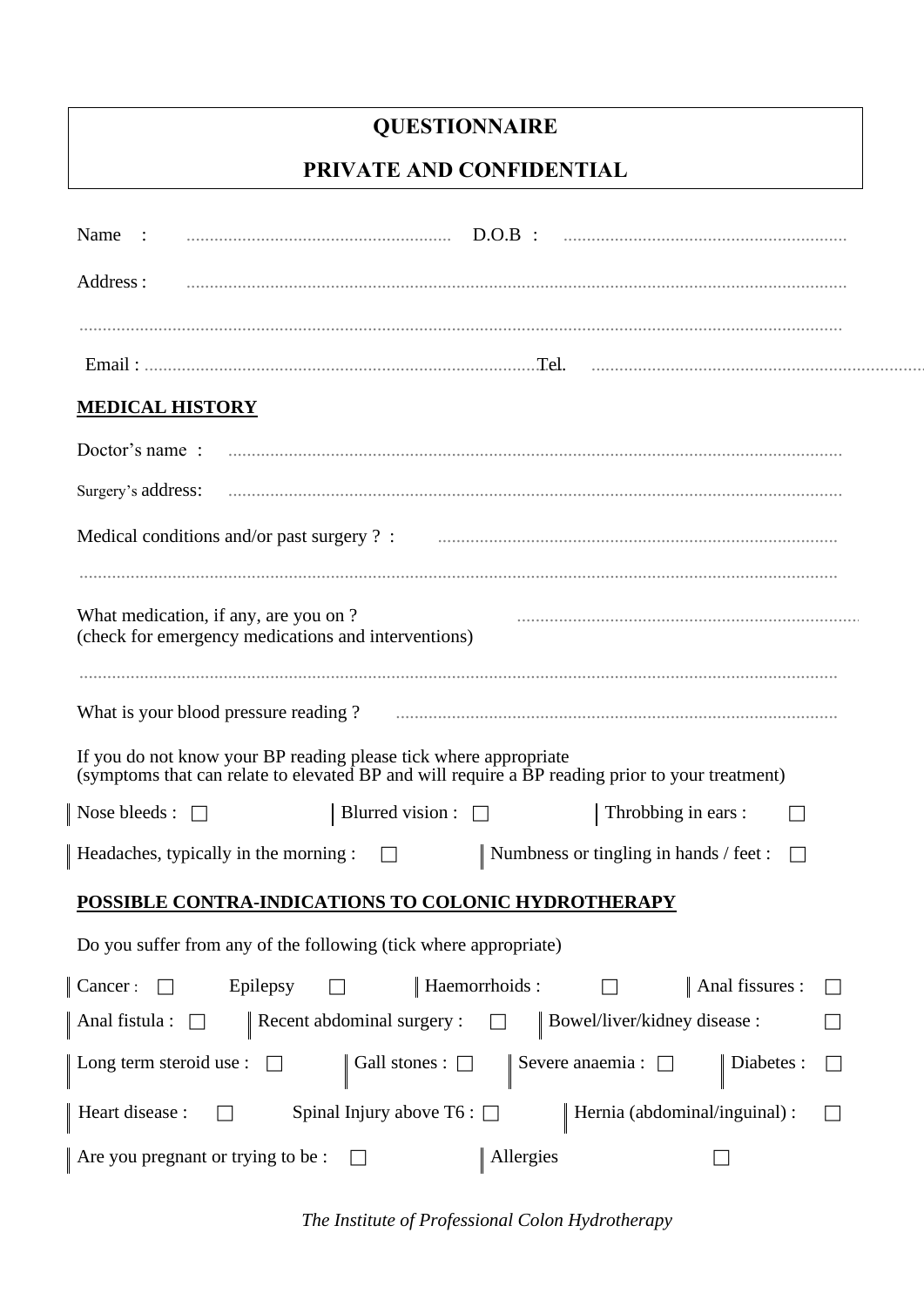# **CONSENT FORM**

I : (your Name)...................................................................................................................

Agree to a digital examination and colonic irrigation treatments.

To the best of my abilities, I have informed my therapist of any medical conditions, medication and passed surgery, which could affect my treatment. I understand that colonic irrigation is part of an overall approach to diet and lifestyle and is not a medical treatment.

It is not generally advisable to undertake colon hydrotherapy with the following conditions:

- Recent Abdominal, Bowel or Rectum surgery (less than 12 weeks)
- Abdominal or Sever Inguinal Hernia
- Severe/inflamed Haemorrhoids, Anal Fissure or Anal Fistula, Tight Anal Sphincter
- Bowel or Rectal Cancer
- Hirschsprung's disease (Megacolon) and Small Intestinal Obstruction (Ileus)
- Active Inflammatory Bowel Conditions (Diverticulitis, Ulcerative Colitis and Chron's Disease)
- Liver, Heart and Kidney disease
- Spinal injury above T6 because of possible risk of Autonomic Dysreflexia
- High or Very Low Blood Pressure unless controlled by medications
- Sever Eating Disorder and/or Anxiety
- **Pregnancy**
- $\triangleright$  I have informed my therapist of possible latex allergy  $\Box$
- ➢ In case of medical emergency risks (Diabetes, Epilepsy, Angina, Allergies, Asthma, etc.) I have informed my therapist on how I would like to be handled  $\Box$

Signature : .................................................................. Date : ................................................

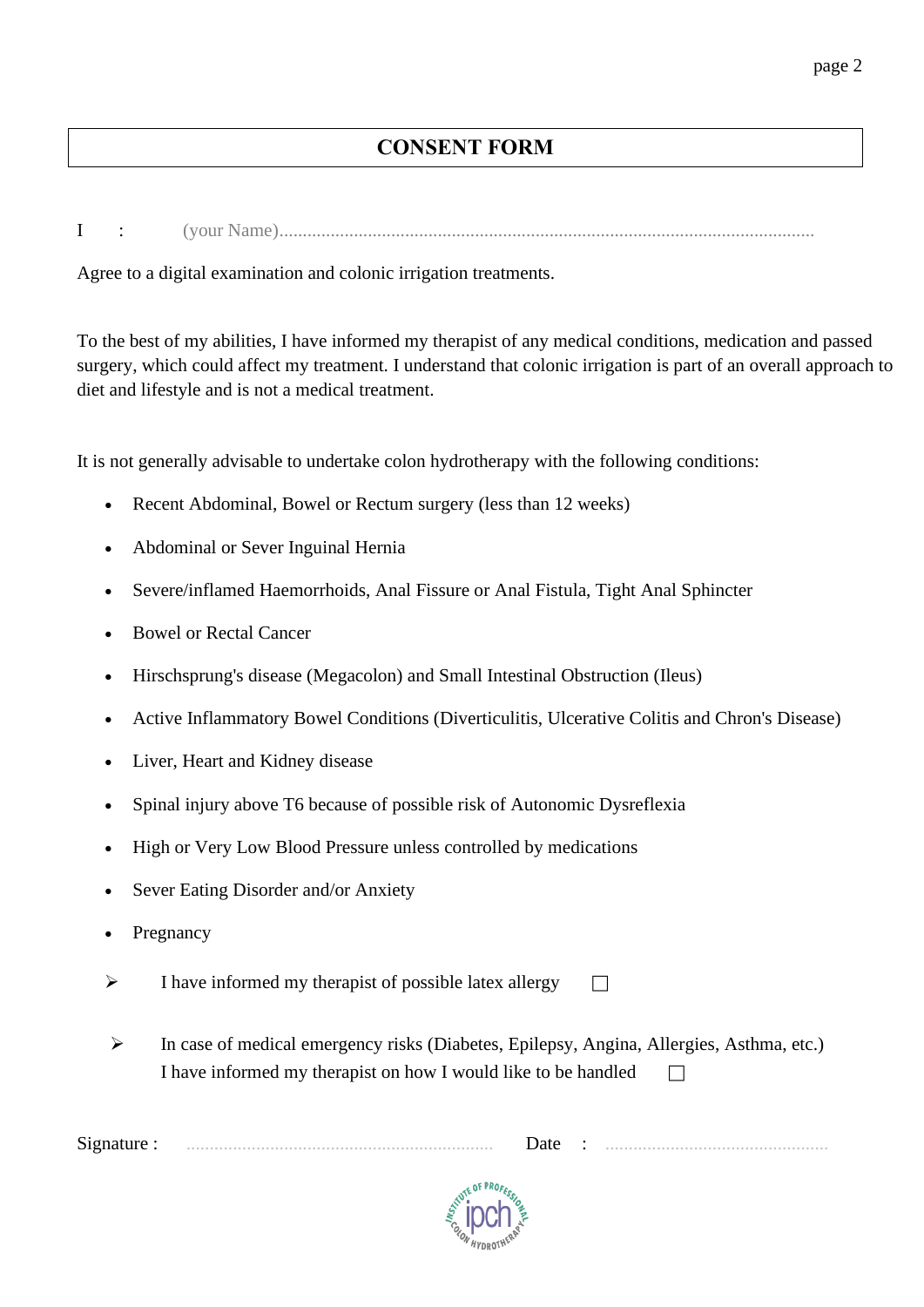| Main reason(s) for seeking help through colonic hydrotherapy?<br>Actively listen for the need (Health; Pain; Vanity; Fear)                                                                                                                                                      |  |  |  |
|---------------------------------------------------------------------------------------------------------------------------------------------------------------------------------------------------------------------------------------------------------------------------------|--|--|--|
|                                                                                                                                                                                                                                                                                 |  |  |  |
| How long have you had the problem(s) for and how did it start?<br>Be aware of recently developing symptoms with no obvious cause (change of diet, traveling, illness, medications,<br>stress). Send to the doctor if unexplained symptoms that have not been medically assessed |  |  |  |
| Bowel emptying habit (frequency, size, shape, consistency feeling empty afterwards, colour)?<br>Ask when their last bowel movement was prior to seeing you and plan for a toilet break if severely constipated                                                                  |  |  |  |
|                                                                                                                                                                                                                                                                                 |  |  |  |
| How did you hear about us?<br>Marketing feedback and if sent to another practitioner make sure to acknowledge/message the practitioner                                                                                                                                          |  |  |  |
| <b>Reported symptoms:</b>                                                                                                                                                                                                                                                       |  |  |  |
|                                                                                                                                                                                                                                                                                 |  |  |  |
|                                                                                                                                                                                                                                                                                 |  |  |  |
|                                                                                                                                                                                                                                                                                 |  |  |  |

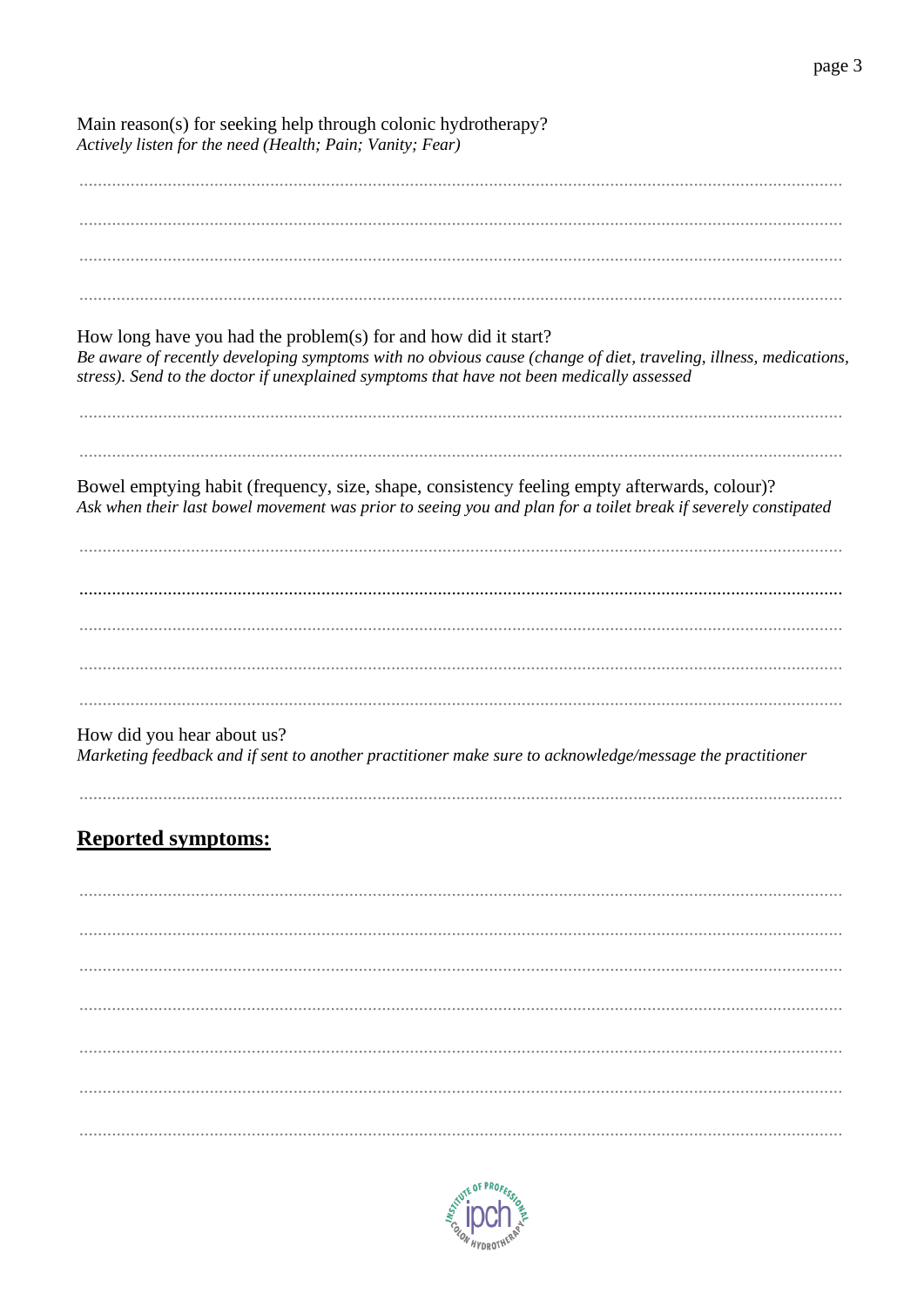# **LIFE STYLE**

| Assess stress levels and self-care/health management |  |  |
|------------------------------------------------------|--|--|
| Work:                                                |  |  |
|                                                      |  |  |
|                                                      |  |  |
| Exercise / Interests/Sleep (amount, quality, timing) |  |  |
|                                                      |  |  |
|                                                      |  |  |

**DIET**<br>Look for amount of fibre, processed foods, sugar/carbohydrates, animal protein; establish timing of food

| <b>Breakfast:</b> |                                                                                                                                                                                  |  |  |  |
|-------------------|----------------------------------------------------------------------------------------------------------------------------------------------------------------------------------|--|--|--|
| Lunch:            |                                                                                                                                                                                  |  |  |  |
| Dinner:           |                                                                                                                                                                                  |  |  |  |
| Snacks:           |                                                                                                                                                                                  |  |  |  |
|                   | Which foods do you avoid because it gives you symptoms or/and is unhealthy                                                                                                       |  |  |  |
|                   | Which foods do you eat every day and could not easily give up?<br>Addiction to a food indicates possible food sensitivity                                                        |  |  |  |
|                   | How much alcohol do you consume per week? (is this part of stress management)<br>Alcohol is a gut irritant; small amounts of quality wine with food can be helpful for digestion |  |  |  |
|                   | How many cigarettes do you smoke per day?<br>Nicotine is a known laxative and IBS irritant                                                                                       |  |  |  |
|                   | How much water do you drink per day?<br>Best to drink water away from food                                                                                                       |  |  |  |
|                   | How many cups of coffee or tea do you drink per day? Milk? Sugar?                                                                                                                |  |  |  |
|                   | What supplements, if any, are you taking? For what reason and are they helping?                                                                                                  |  |  |  |
|                   |                                                                                                                                                                                  |  |  |  |
| <b>NOTES:</b>     |                                                                                                                                                                                  |  |  |  |
|                   |                                                                                                                                                                                  |  |  |  |

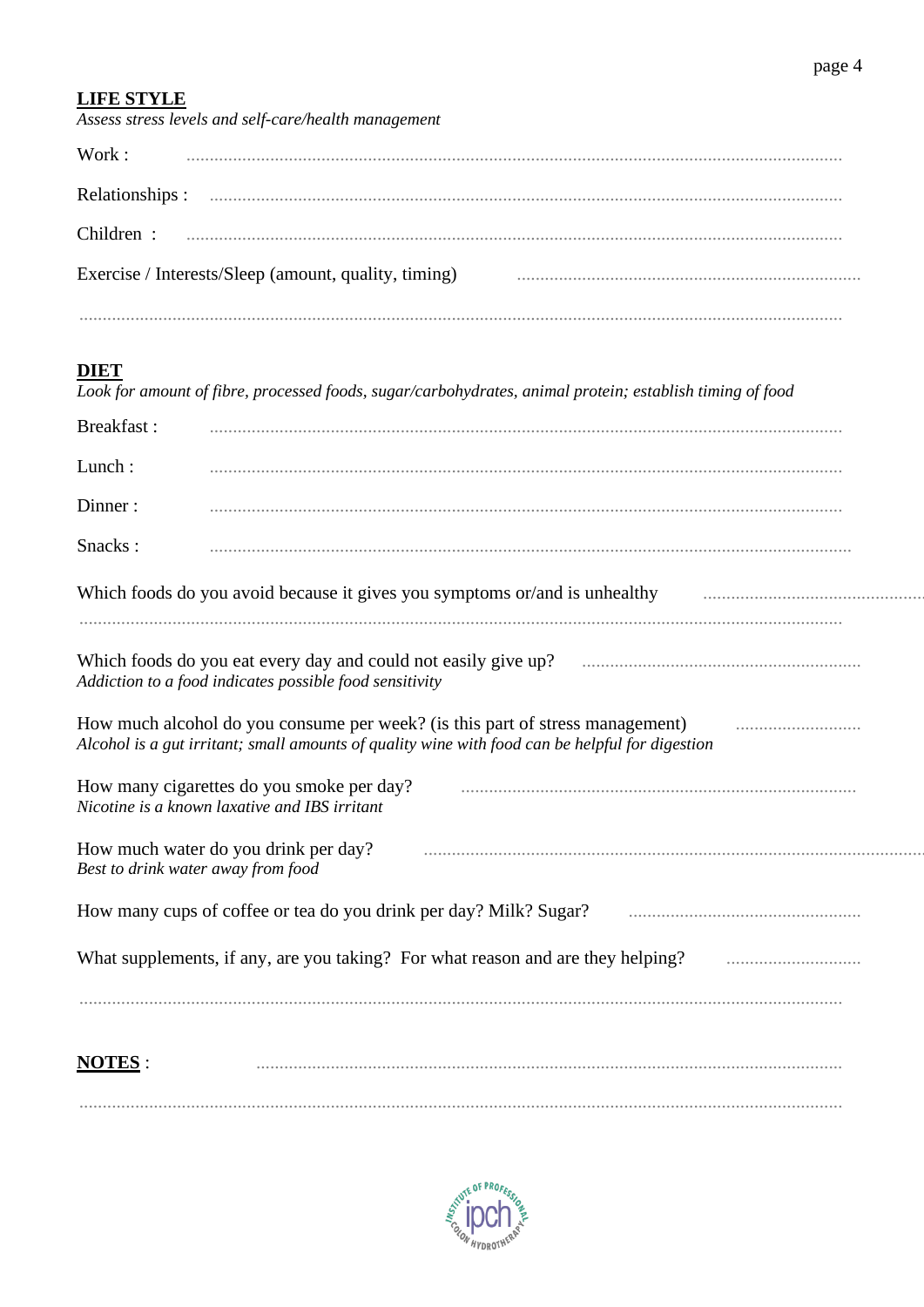# **ELIMINATION PROFILE:**

Need for probiotics, fermented foods, bulking/fibre, magnesium, gluten/casein elimination; recommend cascara-based laxatives (SHS), bile and liver support (SHS); check for low thyroid, iron supplement, medication, pathology

| Less than one or two bowel movement per day or not feeling fully empty |
|------------------------------------------------------------------------|
| Difficult/painful to pass; hard consistency, ball or pellet shaped     |
| Hypothyroidism or Hashimoto's disease                                  |
| Pain killers/medications/iron                                          |
| Gall stones and poor liver condition                                   |
| Bouts of diarrhoea                                                     |
| <b>Bad breath</b>                                                      |
| Acne/other skin condition                                              |

#### **FOOD SENSITIVITY PROFILE:**

Need for food testing/elimination, probiotic, digestive enzymes, liver support; Lorisian Laboratory testing

|              | I.B.S. diagnosis (abdominal pain. flatulence and bloating, constipation or/and diarrhoea)                                                                                                                                            |
|--------------|--------------------------------------------------------------------------------------------------------------------------------------------------------------------------------------------------------------------------------------|
|              | Tenderness at McBurney's point                                                                                                                                                                                                       |
| $\mathbf{L}$ | Sinus congestion/excess mucous/mucous colitis                                                                                                                                                                                        |
|              | Skin disorders (acne, eczema, psoriasis) <i>manufacture in the content of the state of the state of the state of the state of the state of the state of the state of the state of the state of the state of the state of the sta</i> |
|              | Asthma                                                                                                                                                                                                                               |
|              | Headaches                                                                                                                                                                                                                            |
|              | Water retention                                                                                                                                                                                                                      |
|              | Weight problems (low or high)                                                                                                                                                                                                        |
|              | Hives/allergies                                                                                                                                                                                                                      |
|              | Fatigue                                                                                                                                                                                                                              |

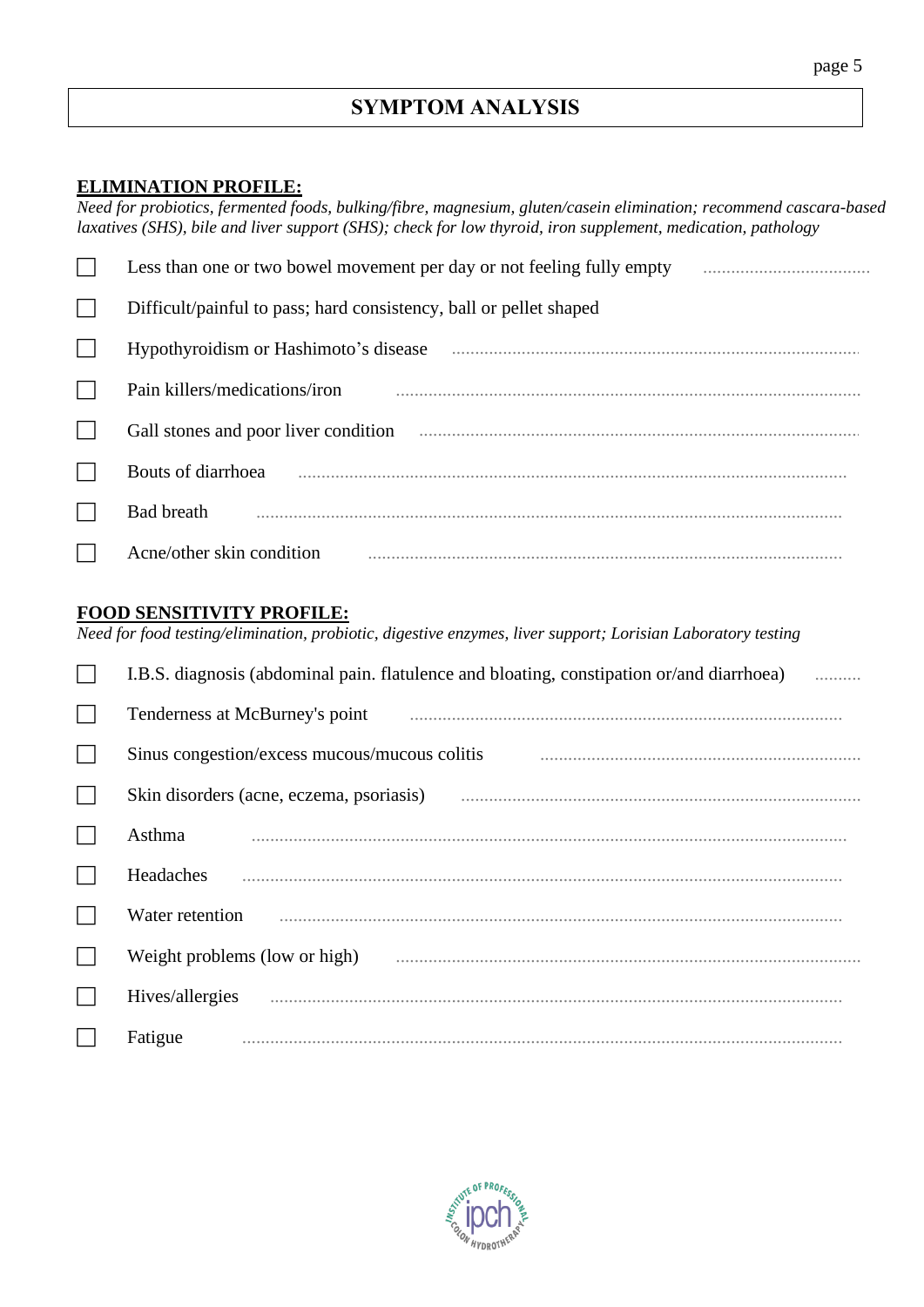#### **HYPOCHLORHYDRIA and STOMACH PROFILE:**

*Acid test with lemon juice or apple cider vinegar; need for digestive enzyme supplement containing hydrochloric acid (Nutrigest - Nutri Advance); check for H Pylori (BTS or GP) in case of acid burning on lemon juice and treat with mastic gum/propolis*

|        | Bloating, wind/flatulence following a meal                                                                                             |
|--------|----------------------------------------------------------------------------------------------------------------------------------------|
|        | Acidity, acid reflux, nausea when hungry or soon after eating                                                                          |
|        | Uncomfortably full during or after meals, even if small                                                                                |
|        | Sour breath                                                                                                                            |
|        | Problem with swallowing reflex and/or regurgitation                                                                                    |
| $\Box$ | Sores in the corner of mouth, bumpy skin at the back of arms, hair loss<br>(iron/B12 deficiency) or/and issues with calcium absorption |

#### **LACK OF DIGESTIVE ENZYME & BILE CONGESTION PROFILE:**

*Need for bile containing digestive enzyme (Gall Plus - Nutri Advance), digestive bitters (Dig drops - SHS); Recommend liver support (SHS), liver and gall [bladder flushing](https://www.annelisemiller.com/images/PDF-files/CLEANSES/GALL-BLADDER-CLEANSE.pdf)*

| Burping, acid reflux                                     |
|----------------------------------------------------------|
| Acid burning and bloating particularly after fatty foods |
| Sour metallic or strange taste in mouth                  |
| Tenderness on liver area/pain under right shoulder blade |
| Light coloured/grey stool/gall stones                    |

#### **SIBO PROFILE:**

*Recommend low FODMAP diet, specific probiotic, HCL acid containing enzymes, ACV, liver support, ICV work, chlorophyll, zeolite/diatomaceous earth, lactulose breath test (Biolab)*

| Tenderness at ICV point                                                                   |   |
|-------------------------------------------------------------------------------------------|---|
| Bloated below the navel not seemingly related to eating                                   |   |
| I.B.S. diagnosis (abdominal pain. flatulence and bloating, constipation or/and diarrhoea) | . |
| Flatulence, 3-4 hours following a meal                                                    |   |
| Flatulence worse from eating fruits, vegetables and a high fibre diet                     |   |

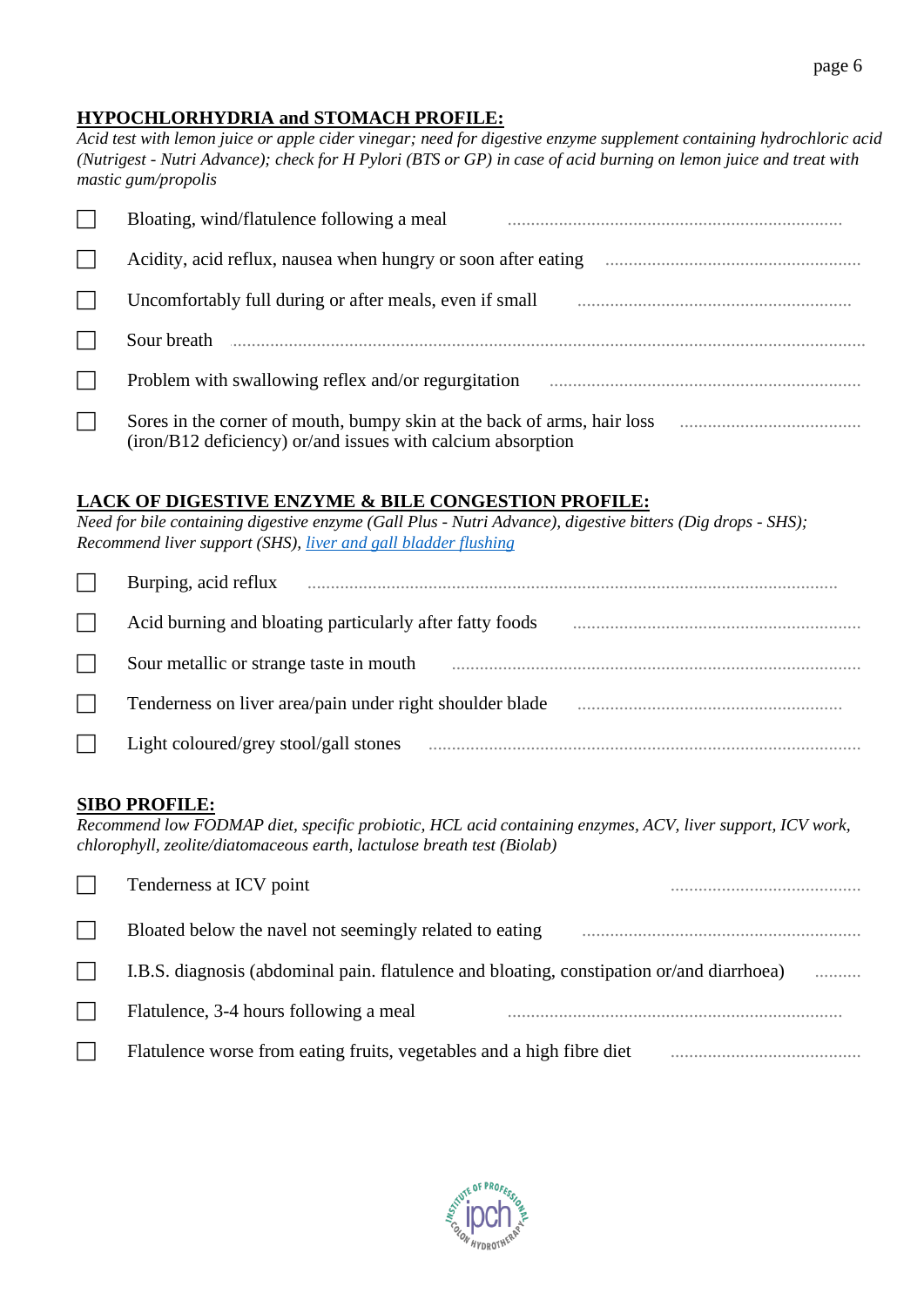#### **DISBIOSIS PROFILE FROM CANDIDA AND PARASITE:**

*Recommend Parasite [protocol,](https://www.annelisemiller.com/images/PDF-files/CLEANSES/PARASITE-CLEANSE.pdf) probiotic, fermented foods, fibres, pancreatic enzyme supplement, ACV, vitamin D and immune support, digestive and anti-candida support (CandiClear – Higher Nature), laboratory test from BTS*

|        | Positive visual diagnosis or from their doctor                                      |
|--------|-------------------------------------------------------------------------------------|
|        | Bloated/flatulence all the time                                                     |
|        | Red/itchy/sore around anus; anal or nose itchiness often worse at night             |
|        | Coated tongue                                                                       |
|        | Contraceptive pill                                                                  |
|        | Steroids, chemotherapy and immunosuppressant drugs                                  |
| $\Box$ | Recurrent antibiotics, especially for acne, bladder infections and strep infections |
| $\Box$ | Recurrent thrush/cystitis/fungal infection                                          |
|        | Sugar craving                                                                       |
|        | Fatigue, aching limbs or joints                                                     |
|        | Appendectomy                                                                        |
|        |                                                                                     |

#### **SYNDROME X PROFILE**

*Recommend stress management, intermittent (16hours or more) fasting, no sugar, no processed foods, low carb and low grain diet, high fibre, high fat foods that are low in omega 6, reduce fructose and lactose, berberine supplement, Saccharomyces boulardii probiotic, support thyroid and adrenal function*

| Waist measurement is the widest body circumference             |
|----------------------------------------------------------------|
| Blood pressure is above 130/85                                 |
| Blood tri-glyceride is above 150mg/dl                          |
| HDL Cholesterol is less than $40mg/dl$ (men) $50mg/dl$ (women) |
| Stress related symptoms affecting sleep                        |
| Addiction, alcoholism and stimulant dependency                 |
| High sugar, process and carb diet                              |
| Non-Alcoholic Faty Liver (NAFL)                                |
| Insulin resistance (fasting blood sugar above 100mg/dl)        |

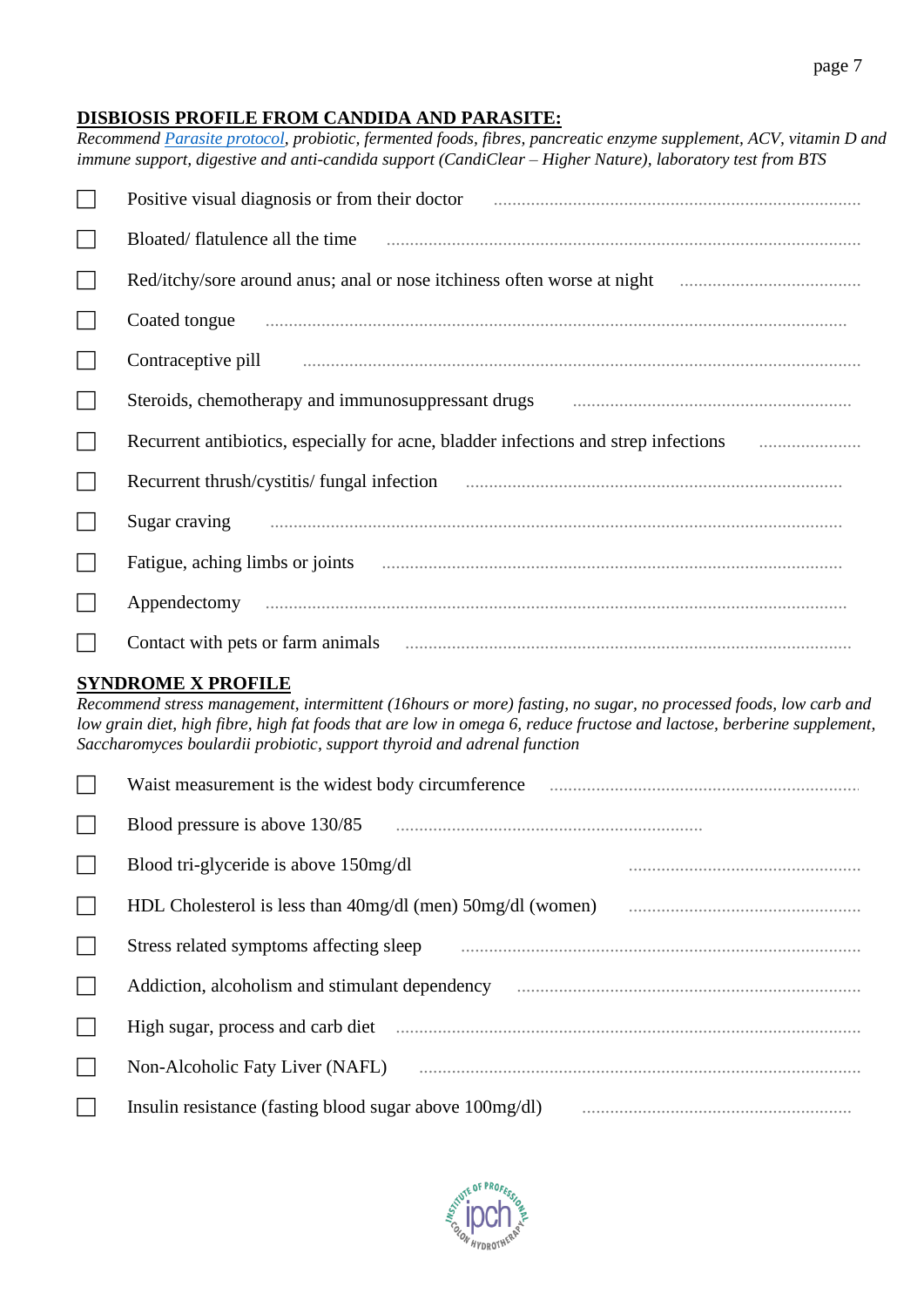# **SUMMARY FOR INITIAL TREATMENT**

....................................................................................................................................................................

....................................................................................................................................................................

### DATE : ..................................................................

# **REPORTED SYMPTOMS**

**RELEVANT PROFILE** *(circle where appropriate)*

Constipation, Food Sensitivity, Hypochlorhydria, Low Digestive Enzyme, Bile Congestion, SIBO, Disbiosis/Candida/Parasite, Syndrome X

## **RELEVANT DETOX PROTOCOL** *(circle where appropriate)*

Alkaline Diet, Liver Detox, Gall Bladder Flush, (Coffee) Enema, Epsom Salts Bath, Fasting, Juicing, Kidney Cleanse, Skin Brushing, Castor Oil Packs

## **RELEVANT LABORATORY TESTING** .............................................................................................

Stool testing including parasites and candida (BTS), H-Pylori testing (doctor/BTS), Food sensitivity testing (Lorisian), SIBO testing (Biolab/functional gut clinic), Leaky Gut Test (BTS), Vitamin D, Iron, blood cholesterol/triglycerides, fasting blood sugar, liver function tests

## **TREATMENT PROTOCOL**

| A)           | <b>Colonic procedure:</b><br>Notable and effective                                                   | Pressure, temperature, massages, implants, I.C.V release,<br>acupressure points, colon reflexes, abdominal breathing, rapport                          |
|--------------|------------------------------------------------------------------------------------------------------|--------------------------------------------------------------------------------------------------------------------------------------------------------|
| $\bf{B}$     | <b>Adjust lifestyle:</b>                                                                             | Water, fibre, linseeds, potty training, chewing, timing, exercise, stress<br>management, daylight, sleep, apple cider vinegar and fermented foods etc. |
| $\mathbf{C}$ | <b>Eliminate possible causes:</b>                                                                    | Stressors, processed foods, sugar, allergies, toxicity, SIBO, etc.                                                                                     |
| D)           | <b>Nutritional supplements:</b> Enzymes, probiotic, functional foods, herbs, etc. (quantity/timing). |                                                                                                                                                        |

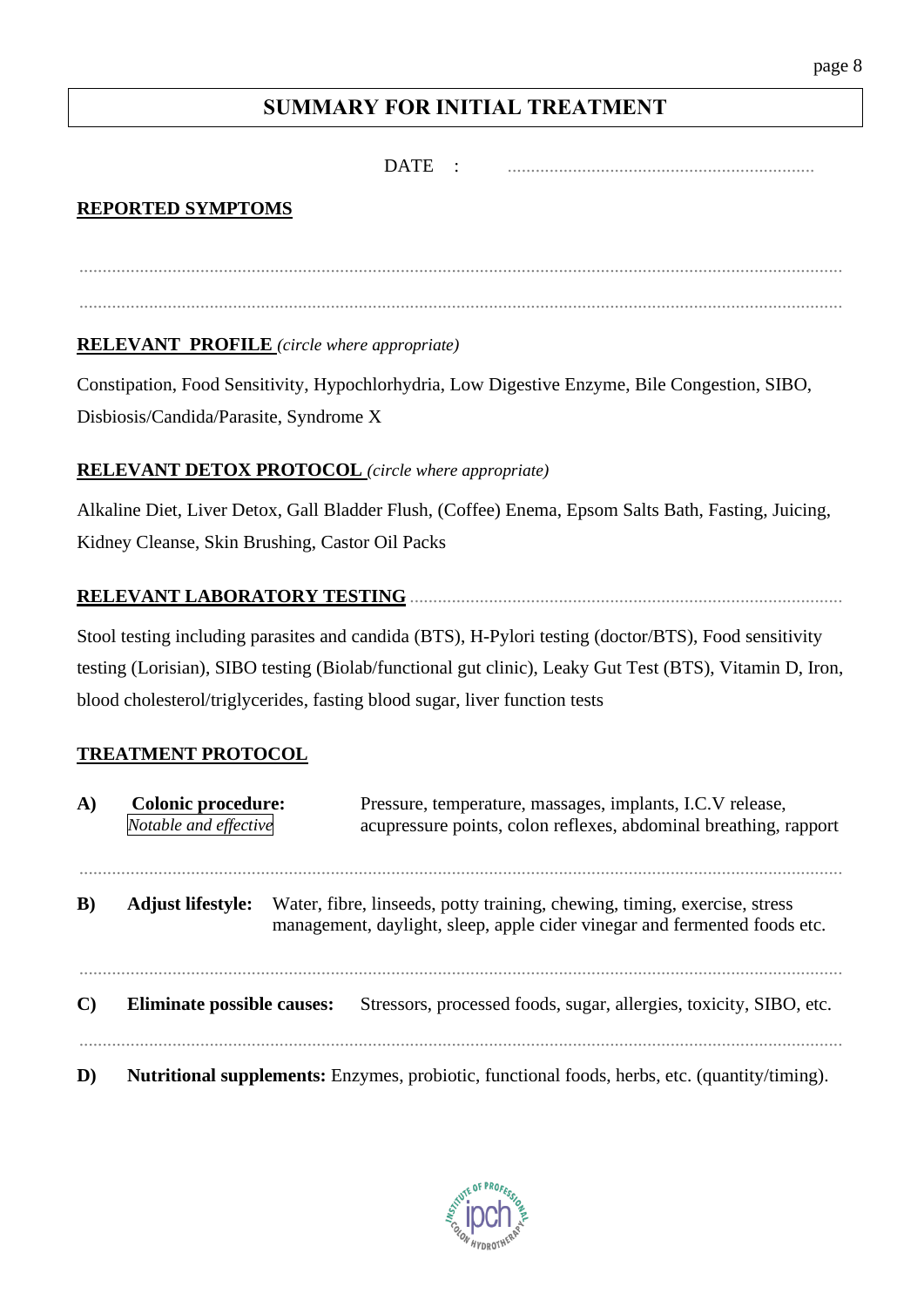|                                                                 | <b>SUMMARY FOR TREATMENT 2 (obligatory)</b><br>Date                                                                                                                                 |  |  |  |  |  |  |  |  |  |
|-----------------------------------------------------------------|-------------------------------------------------------------------------------------------------------------------------------------------------------------------------------------|--|--|--|--|--|--|--|--|--|
| Symptom evaluation and progress in relation to previous advice. |                                                                                                                                                                                     |  |  |  |  |  |  |  |  |  |
|                                                                 |                                                                                                                                                                                     |  |  |  |  |  |  |  |  |  |
|                                                                 |                                                                                                                                                                                     |  |  |  |  |  |  |  |  |  |
| A)                                                              | <b>Colonic procedure:</b><br>Pressure, temperature, massages, implants, I.C.V release,<br>Notable and effective<br>acupressure points, colon reflexes, abdominal breathing, rapport |  |  |  |  |  |  |  |  |  |
| $\bf{B})$                                                       | <b>Adjust lifestyle:</b><br>Water, fibre, linseeds, potty training, chewing, timing, exercise, stress<br>management, daylight, sleep, apple cider vinegar and fermented foods etc.  |  |  |  |  |  |  |  |  |  |
| $\mathbf{C}$                                                    | <b>Eliminate possible causes:</b><br>Stressors, processed foods, sugar, allergies, toxicity, SIBO, etc.                                                                             |  |  |  |  |  |  |  |  |  |
| D)                                                              | <b>Nutritional supplements:</b> Enzymes, probiotic, functional foods, herbs, etc. (quantity/timing).                                                                                |  |  |  |  |  |  |  |  |  |
|                                                                 |                                                                                                                                                                                     |  |  |  |  |  |  |  |  |  |
|                                                                 |                                                                                                                                                                                     |  |  |  |  |  |  |  |  |  |
| <b>SUMMARY FOR TREATMENT 3 (optional)</b><br>Date               |                                                                                                                                                                                     |  |  |  |  |  |  |  |  |  |
|                                                                 | Symptom evaluation and progress in relation to previous advice.                                                                                                                     |  |  |  |  |  |  |  |  |  |
|                                                                 |                                                                                                                                                                                     |  |  |  |  |  |  |  |  |  |
|                                                                 |                                                                                                                                                                                     |  |  |  |  |  |  |  |  |  |
|                                                                 |                                                                                                                                                                                     |  |  |  |  |  |  |  |  |  |
| A)                                                              | <b>Colonic procedure:</b><br>Pressure, temperature, massages, implants, I.C.V release,<br>Notable and effective<br>acupressure points, colon reflexes, abdominal breathing, rapport |  |  |  |  |  |  |  |  |  |
|                                                                 | <b>Adjust lifestyle:</b><br>Water, fibre, linseeds, potty training, chewing, timing, exercise, stress<br>management, daylight, sleep, apple cider vinegar and fermented foods etc.  |  |  |  |  |  |  |  |  |  |
| B)<br>$\mathbf{C}$                                              | Stressors, processed foods, sugar, allergies, toxicity, SIBO, etc.<br><b>Eliminate possible causes:</b>                                                                             |  |  |  |  |  |  |  |  |  |
| D)                                                              | <b>Nutritional supplements:</b> Enzymes, probiotic, functional foods, herbs, etc. (quantity/timing).                                                                                |  |  |  |  |  |  |  |  |  |